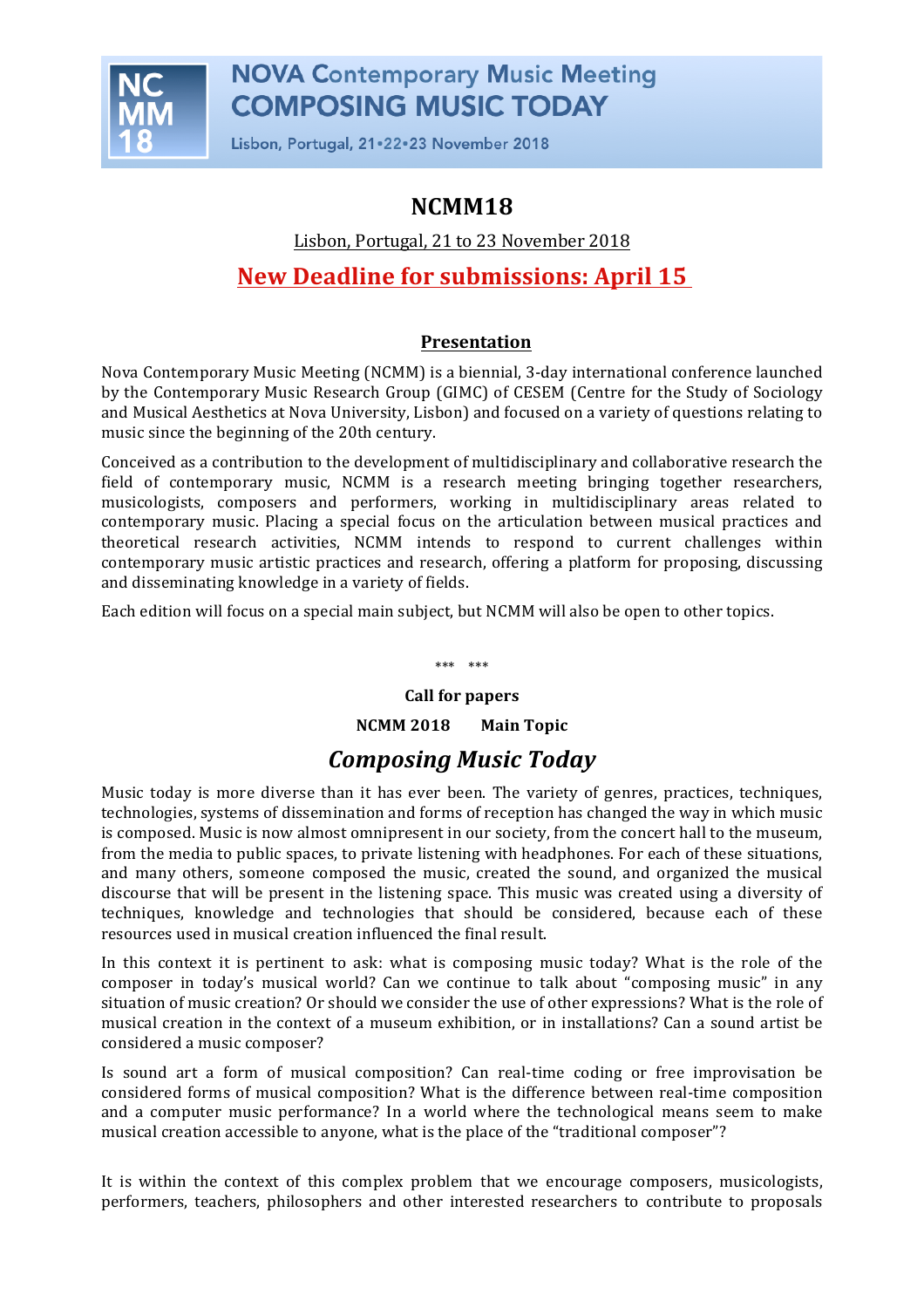

Lisbon, Portugal, 21.22.23 November 2018

covering the whole range of questions involved in this subject. Students, postdoctoral and earlycareer researchers are particularly encouraged.

### **NCMM Themes:**

The conference is also open to other topics related to contemporary music studies and practices. Thus, we encourage the submission of papers related to any aspects of the field including, but not limited to, composition, music and technology, auditory perception, music history, analysis and theory, musical genres and practices and cultural issues.

- 1. Musical composition practices, performance and reception:
	- a. Composition techniques and technologies, including new instruments and unconventional tools and means.
	- b. Real time composition and interactive music, including live coding, electronic, interactive and computer music.
	- c. Collaborative composition, free improvisations and open composition.
	- d. Practice-based research in music, including composition, performance and collaborative musical activities.
- 2. Music history, theory and analysis:
	- a. What are the challenges of contemporary music for musical analysis and history?
	- b. What new paradigms, theories and techniques are emerging?
	- c. What balance is there/should there be between theory and practice in general and specific musicological methodologies?
	- d. Does contemporary music need new techniques, methodologies and specifically designed tools, or is what already exists sufficient?
- 3. Philosophy of music and aesthetics:
	- a. What philosophical points of view can be brought to bear on aesthetic and technical transformations in contemporary music?
	- b. What of epistemology, semiotics and phenomenological studies of contemporary music?
	- 4. Musicology, intertextuality and authenticity:
		- a. How to discuss intertextuality and authenticity in the context of contemporary music, and what issues should be considered.
		- b. What about critical, systematic and empirical musicological methodologies and practices in contemporary music?
	- 5. Auditory perception and cognition:
		- a. Issues of music cognition, semiotics and the experience of contemporary music
		- b. How to study the relationship between the composer's intentions and the perceptual experience of music.
	- 6. Musical sound transcription, representation and music notation:
		- a. What new questions does contemporary music raise in terms of transcription, representation and music notation?
		- b. New tools and methods of transcription and representation of sound.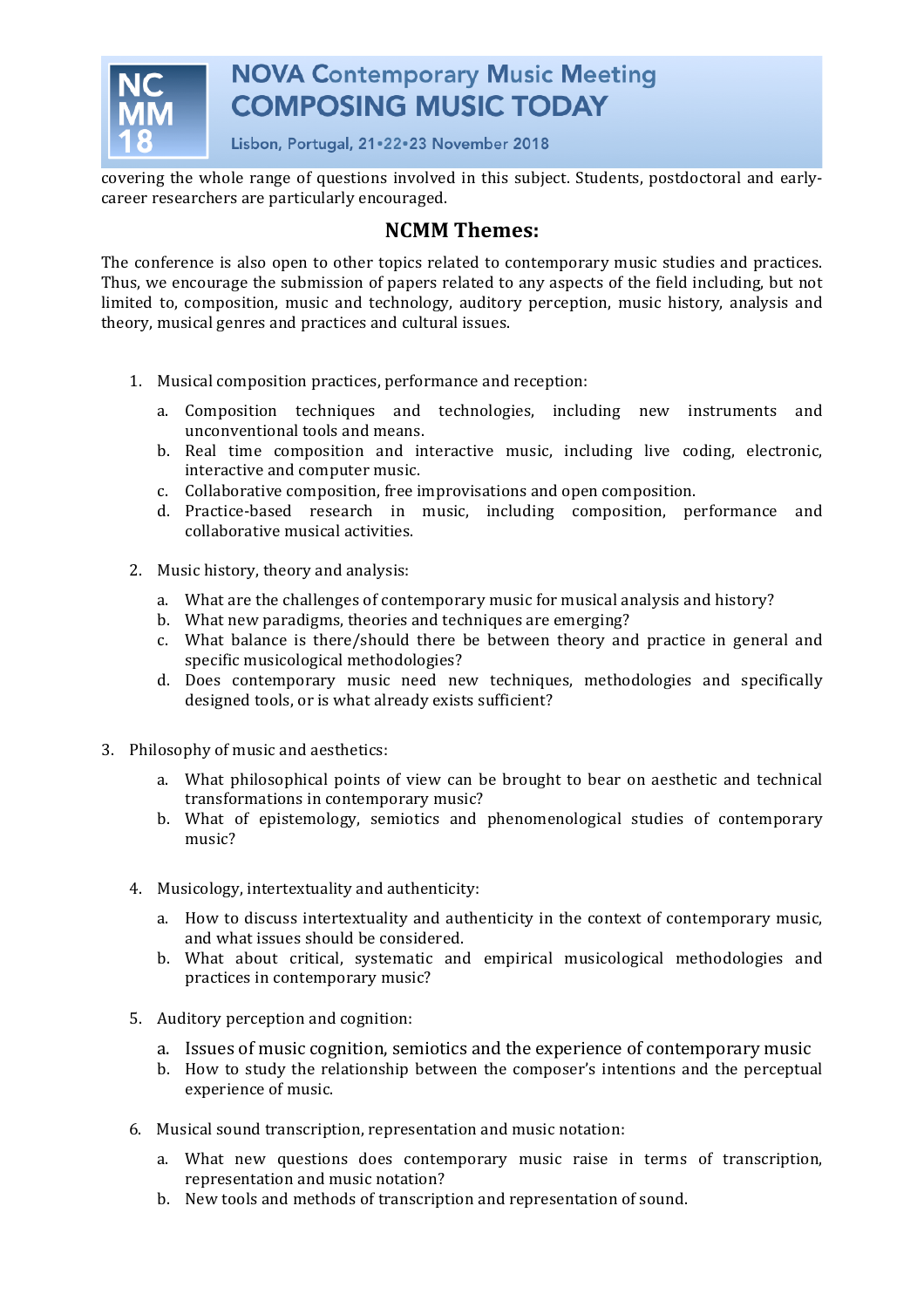

Lisbon, Portugal, 21.22.23 November 2018

- c. How and which musical sound representations can become tools for musical art creation and research.
- 7. Sound technologies and the music industry:
	- a. Genres and diversity of style.
	- b. The influence of industry and technology on musical aesthetics.
	- c. Broadcasting and sampling: repetition and variation as a means to become a musical hit.
	- d. Popular music and other contemporary arts in relation to music
	- e. What musical issues do internet communities, group compositions and telematics raise?
- 8. Music and image:
	- a. What of music and "moving images" on TV, cinema, Internet and other kinds of multimedia?
	- b. What of the musicological challenges of music for video games?
- 9. Sound art, installations and exhibitions:
	- a. What musicological discourse can there be for music outside the concert hall?
	- b. How and why study sound art and music/sound installations in a musicological context?
	- c. What can be the role of music in museum exhibitions?
- 10. Soundscape, sound ecology:
	- a. How, and with what terminology, can one discuss soundscapes and sound ecology in a musical domain?
	- b. Virtual auditory space creation, sound ecology and sonification.
- 11. Documentation and preservation of musical heritage:
	- a. What problems are there concerning the preservations and documentation of contemporary music works?
	- b. How and why is the performability of some contemporary music works challenging and sometimes not viable?
- 12. Music and emergent cultures and societies, cultural heritage and inclusive societies:
	- a. Anthropology, cultural and cross-cultural studies in contemporary music.
	- b. Questions of unity, diversity, plurality, multicultural resources, hybridization, and local music in a globalized world.
	- c. What problems arise concerning music criticism, the sociology of music and culture?